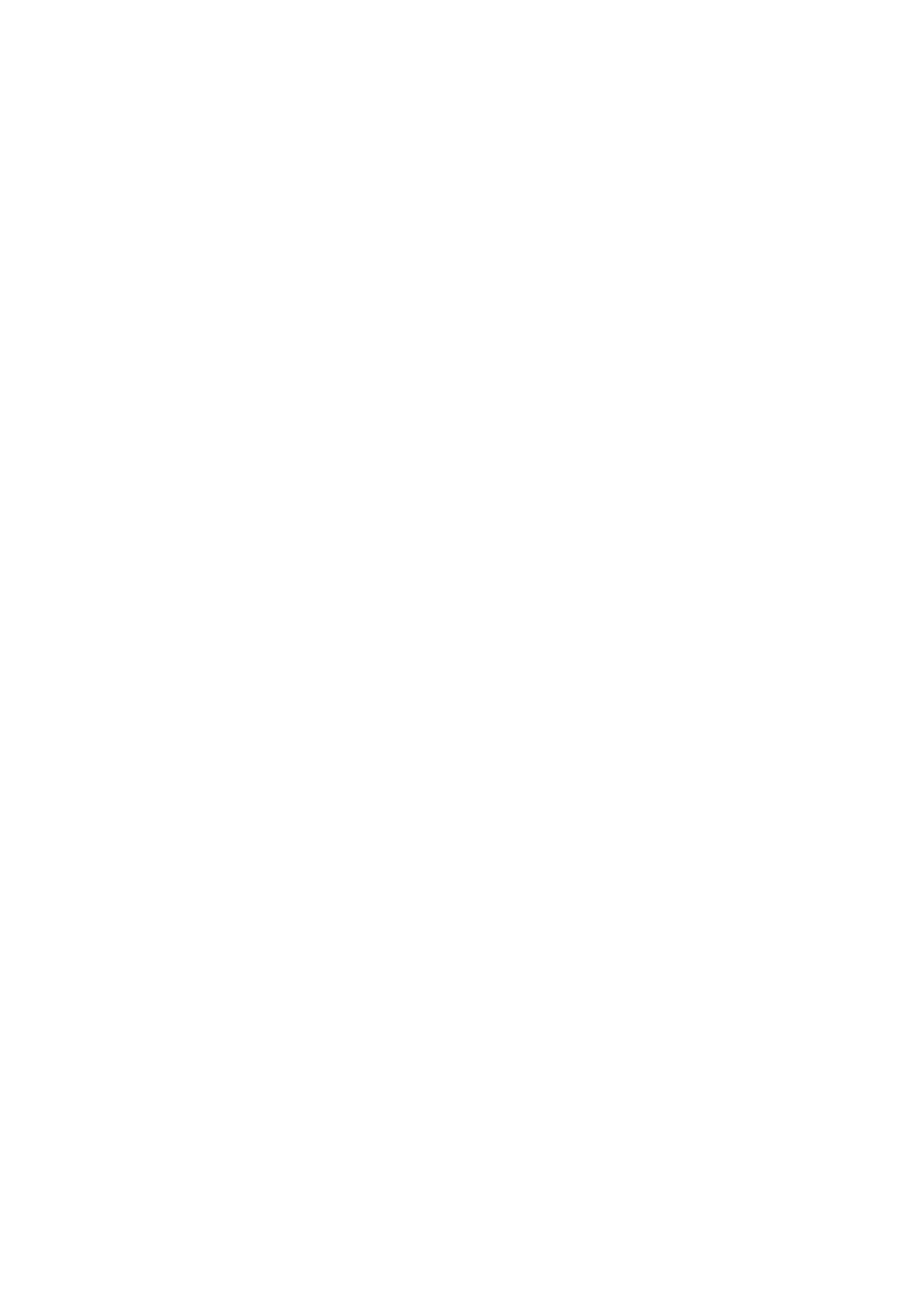## **Independent Review of Integrated Education**

## *"A Summary Analysis of Responses to the Independent Review of Integrated Education Call for Evidence"*

#### **Summary**

There were 275 individual responses to the Call for Evidence, of which 247 consisted of answers to the questions asked by the panel in the booklet issued in March 2016. 15 written responses were received which were not directly related to the panel questionnaire and a further 13 blank questionnaires were submitted.

118 (43%) questionnaire responses came from school staff, with 24 (9%) from school governors and 53 (19%) of the responses were sent by parents. A further 52 responses were received from a range of organisations and members of the public (approximately 9% from each).

Of the responses received from school staff, the vast majority (of those where the school was identified) were received from integrated schools. Only 3 responses were identified as from staff at non-integrated schools. The majority of responses from parents were also from those with children attending an integrated school.

A number of respondents did not answer all questions, or, in the case of questions asking for an order of preference, did not rank the options in numerical order. Certain questions, therefore, have a lower response rate.

Overall percentages of respondents for each question have been expressed as a percentage of the valid responses for each question. Where a particularly high number of missing, or void responses were given to any question, this is noted.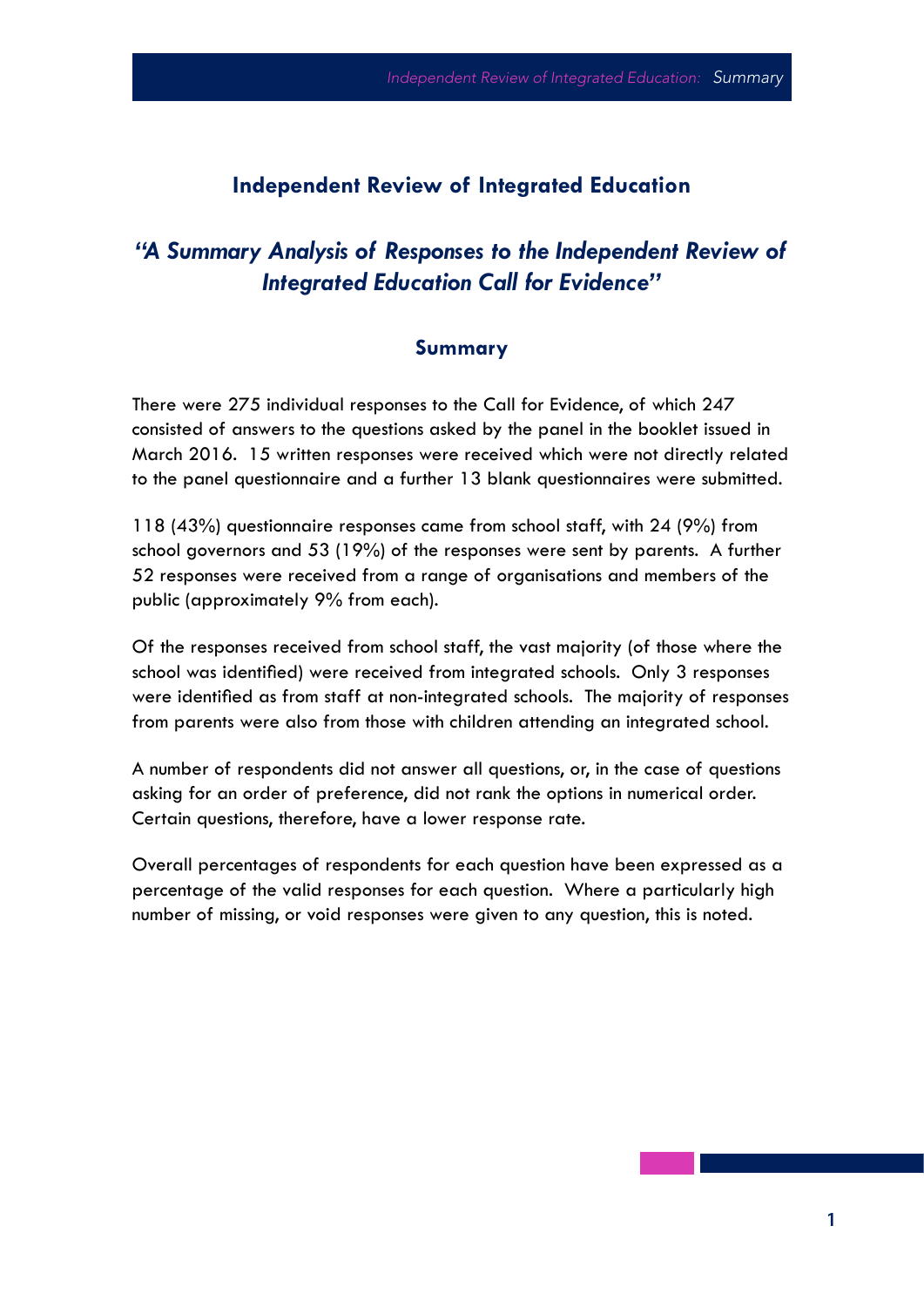- **Q.1. Please indicate the extent to which you agree or disagree with the following statements:**
- **A. Integrated Education is important in promoting respect and understanding between communities here.**
- **B. Integrated Education is a vital part of creating a shared future in Northern Ireland.**
- **C. Integrated Education is vital in breaking down barriers between Catholics and Protestants.**
- **D. There should be more integrated schools in Northern Ireland.**
- **E. All schools in Northern Ireland should be integrated.**

The vast majority of responses (between 86 and 89%) strongly agreed with statements A to D, with a further 5-7% agreeing with the statements.

75% of responses indicated either strongly agreement or agreement with statement E, with 15% either disagreeing or strongly disagreeing.

#### **Q.2. Should integrated education continue to be primarily about educating young people from Protestant and Catholic backgrounds together?**

The significant majority (71%) of responses agreed that integrated education should continue to be primarily about educating young people from Protestant and Catholic backgrounds together, with 22% feeling it should not and 7% being unsure.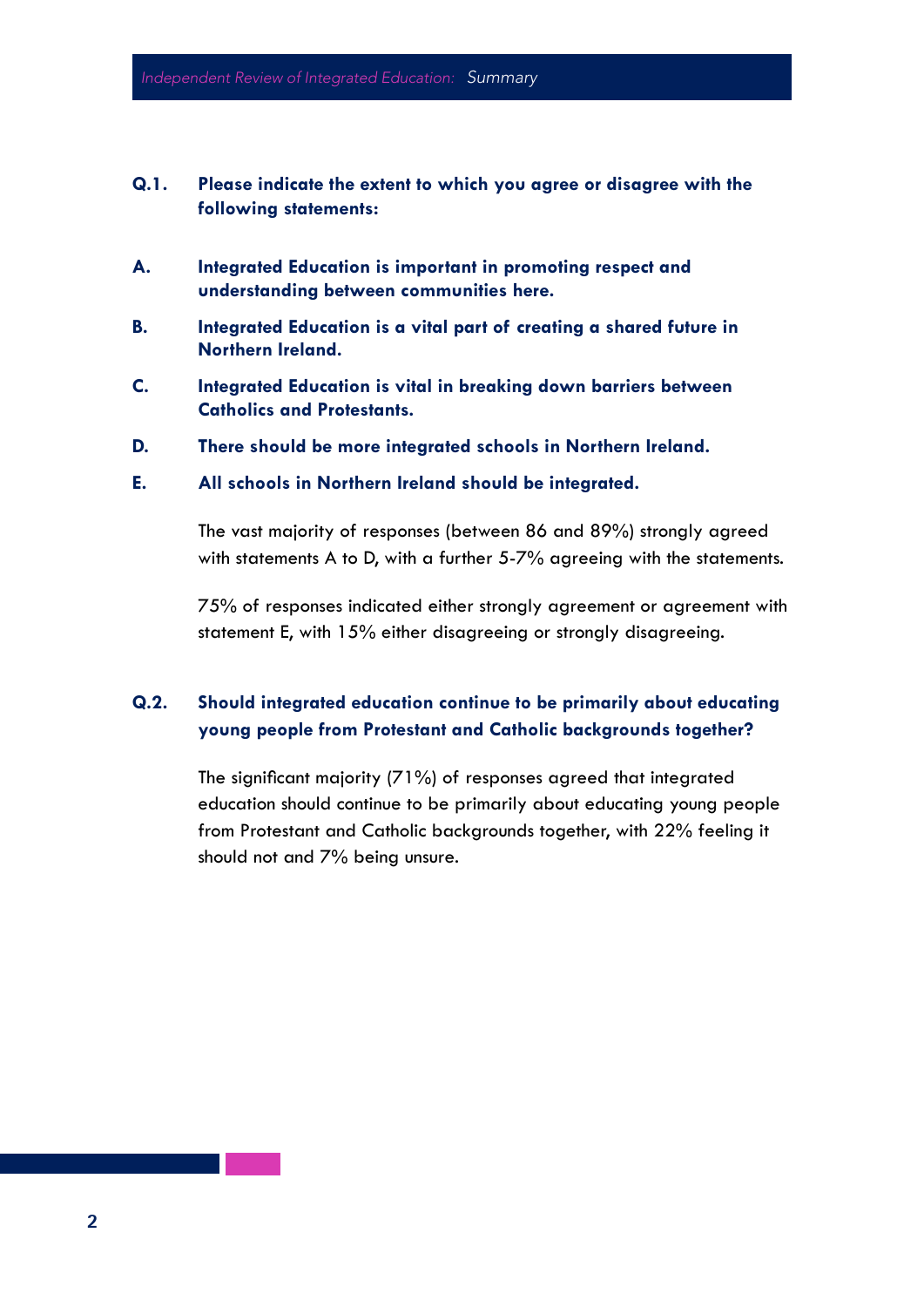#### **Q.3a Is the current requirement for integrated schools to enrol a minimum 30% of all pupils from the minority community still appropriate?**

Notably, the valid response rate to this question was 202 (or 81%) of the total 247 responses.

Views on this question were mixed. 38% of responses indicated that they no longer thought the current requirement was appropriate, 32% were unsure and 30% thought the current level was appropriate.

#### **Q.3b If No, what should the minimum percentage of pupils from the minority community be?**

67 responses indicated that the quota should be revised. A slight majority (54%) of theses responses indicated there should be no minimum requirement set.

## **Q.4. When measuring religious balance, should all pupils be included or only those pupils designated Catholic and Protestant?**

Notably, the valid response rate to this question was 215 out of 247 (or 87%).

The majority (69%) of responses indicated that all pupils should be included when measuring religious balance.

#### **Q.5. What type of overarching ethos, or character should integrated schools have?**

Views on this question were mixed. 47% of responses were in favour of a Christian ethos, with 31% indicating a preference for a multi-faith ethos and 15% opting for a secular model.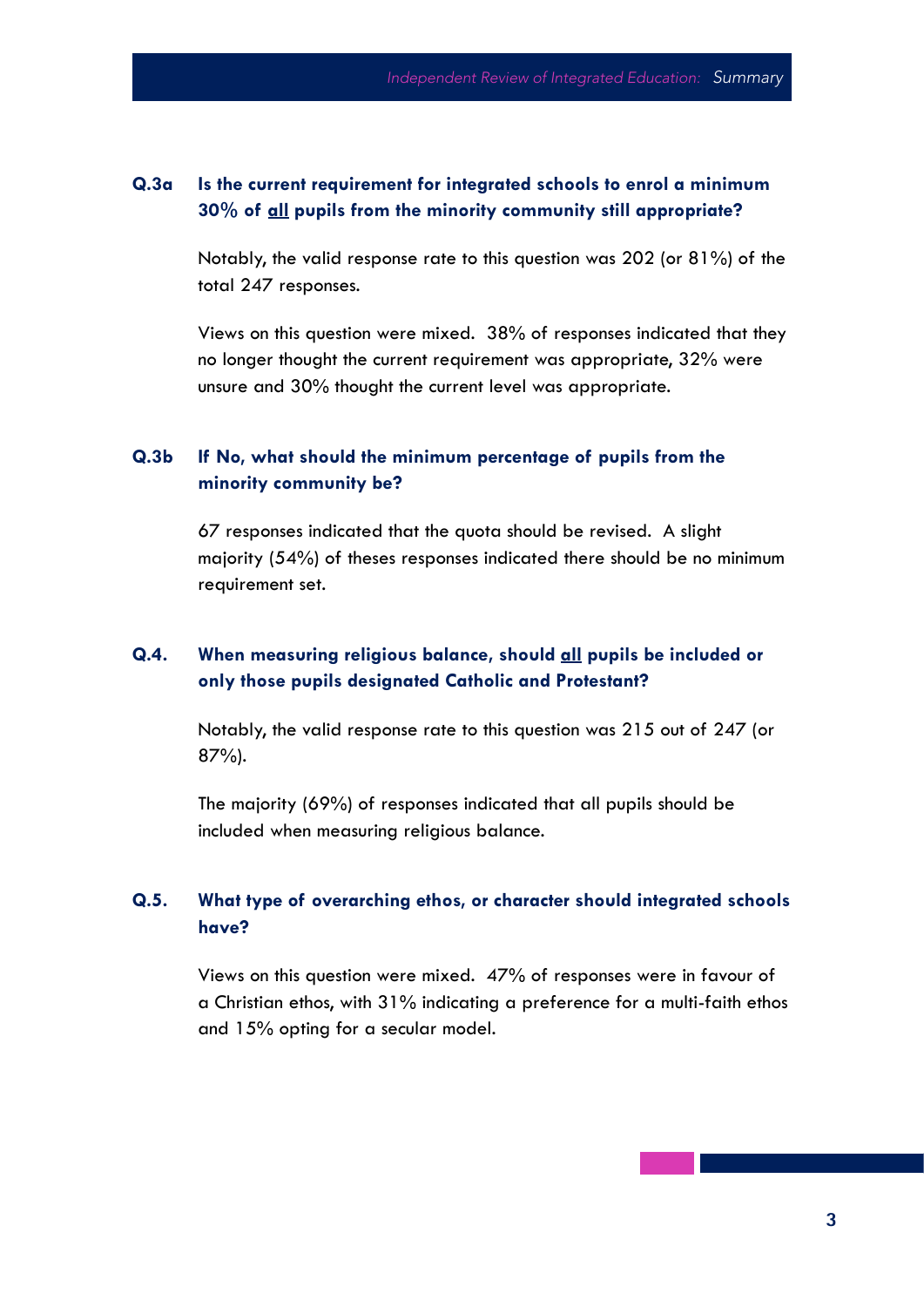**Q.6. What do you think is currently the key feature of integrated education?**  *(Please indicate a preference order 1-5)*

**Mix of Protestant and Catholic pupils**

**Integrated Ethos**

**High Quality Education**

**Mix of pupils from a wide range of social, cultural and racial backgrounds**

**Other**

A significant number of responses (77, or 31% of responses) gave a first preference to all of the four options specifically listed. The vast majority of these responses were from staff at integrated schools.

Only 140 out of 247, or 56% gave an ascending preference order as requested. Views amongst these responses were mixed. 41% indicated that the primary key feature of integrated education was a mix of Protestant and Catholic pupils, with only slightly fewer believing it was the integrated ethos (39%). Only 11% of responses felt high quality education was the primary key feature and only 4% opted for a mix of pupils from a wide range of backgrounds.

**Q.7. What do you think should be the key feature of integrated education?**  *(Please indicate a preference order 1-5)*

**Mix of Protestant and Catholic pupils**

**Integrated Ethos**

**High Quality Education**

**Mix of pupils from a wide range of social, cultural and racial backgrounds**

#### **Other**

A significant number of responses (77, or 31% of responses) gave a first preference to all of the four options specifically listed. The vast majority of these responses were from staff at integrated schools.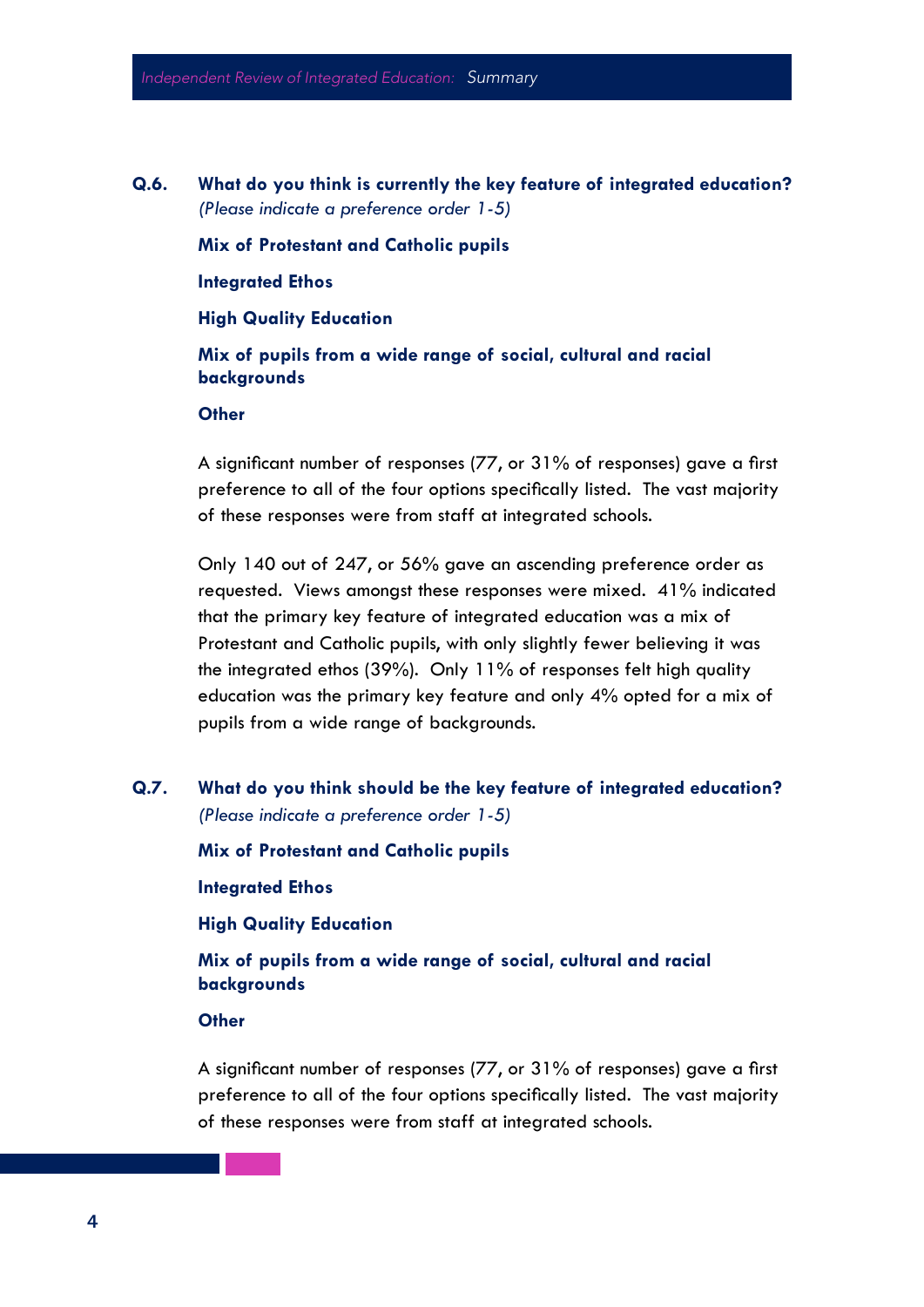Only 130 out of 247 (52%) gave an ascending preference order as requested. Views amongst these responses were mixed. 42% indicated that the key feature for integrated education should be a high quality education, with only slightly fewer (37%) suggesting the key feature should be the integrated ethos. Only 8% and 10% of responses indicated that the key feature should be a mix of Protestant and Catholic pupils and a mix of pupils from a wide range of backgrounds respectively.

#### **Q.8. Has government been pro-active enough in supporting the development of integrated education?**

The vast majority of responses (87%) felt that government has not been sufficiently pro-active in supporting development of integrated education.

#### **Q.9. Should government set targets to increase the number of pupils enrolled in integrated education?**

The vast majority of responses (86%) indicated that government should set targets to increase pupil numbers in integrated schools.

#### **Q.10. Should the Department of Education continue to have a statutory duty to 'encourage and facilitate' integrated education?**

The vast majority of responses (93%) indicated that the Department should continue to have a statutory duty to encourage and facilitate integrated education.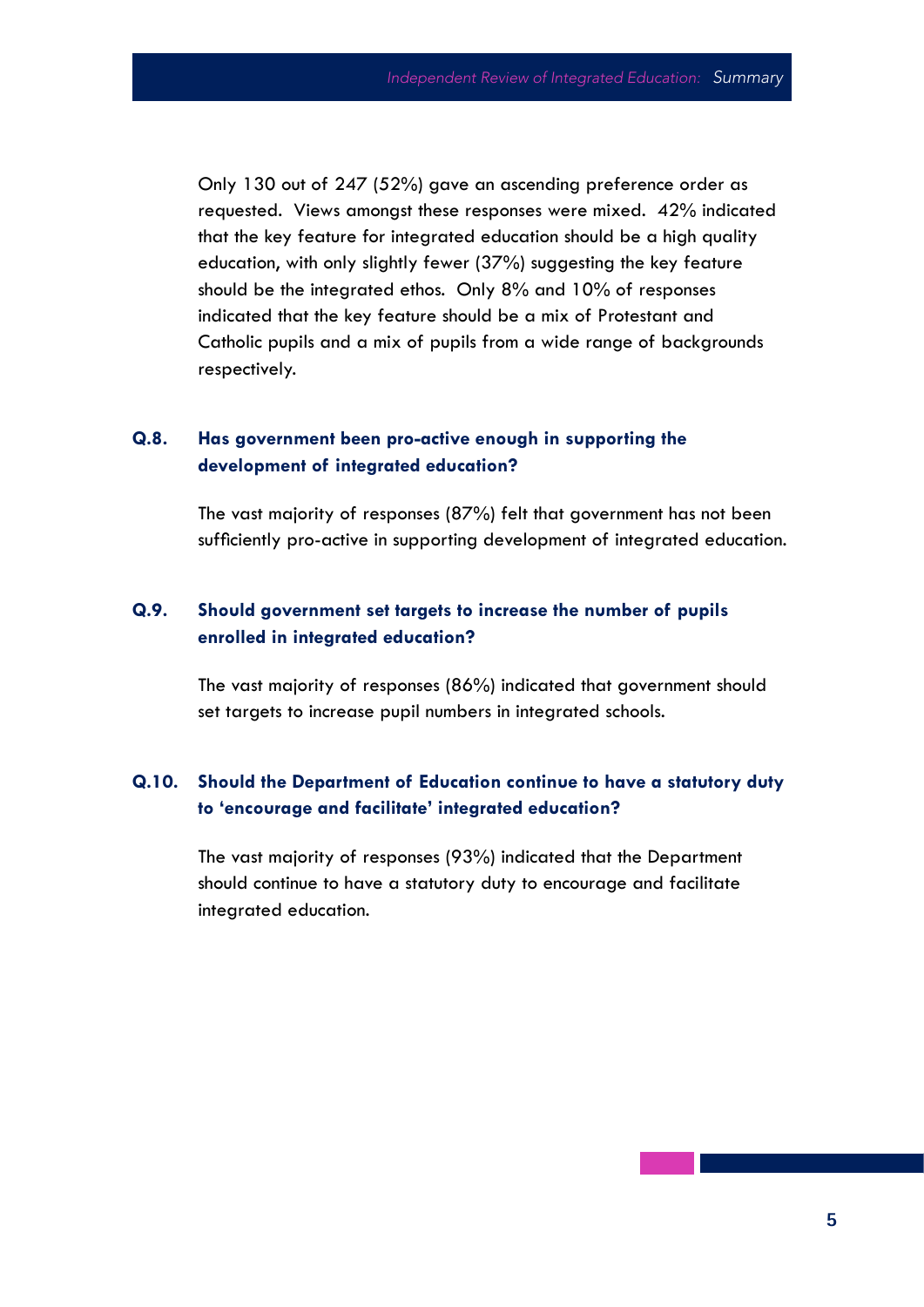## **Q.11. Should integrated schools receive additional annual funding to support the development and delivery of an integrated ethos throughout the curriculum?**

The significant majority of responses (76%) indicated that integrated schools should receive additional funding to support development and delivery of an integrated ethos throughout the curriculum.

#### **Q.12. Is there a continuing need for an organisation such as NICIE to promote, develop and support integrated education?**

The vast majority of responses (89%) indicated that there was a continuing need for an organisation such as NICIE to promote, develop and support integrated education.

#### **Q.13. Has NICIE been effective in promoting, developing and supporting integrated education?**

The majority of responses (67%) indicated that NICIE has been effective in their role, with 25% being unsure.

#### **Q14. What should be the key priorities for NICIE going forward?** *(Please indicate a preference order 1-5)*

**Area Planning**

**Advice and support for existing integrated schools**

**Advice and support for schools wishing to transform**

**Advocacy of integrated education**

#### **Shared Education**

A significant number of responses (68, or 27% of responses) gave a first preference to each of the first four options listed only. The vast majority of these responses were from staff at integrated schools.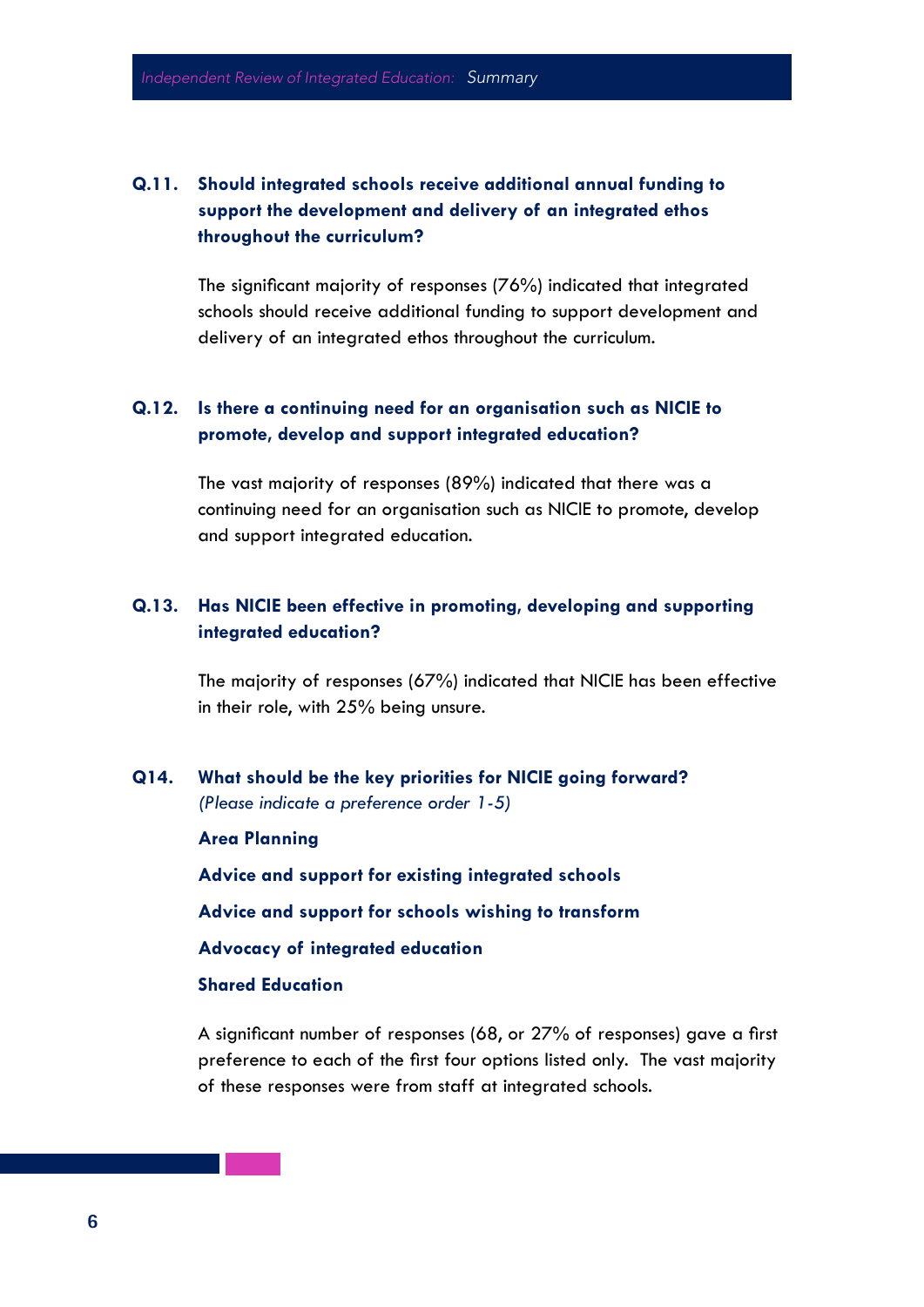Only 138 out of 247 (56%) gave an ascending preference order as requested. Views amongst these responses were mixed. 39% indicated that the key priority for NICIE going forward should be advocacy of integrated education. A large majority of responses (74%) were of the view that Shared Education should not be a priority for NICIE with this featuring as the fifth preference.

#### **Q.15. Has the Area Planning process to date been effective in developing the integrated sector?**

The majority of responses (64%) indicated that the Area Planning process has not been effective in developing the integrated sector. Only a small percentage (8%) of responses indicated that the process had been effective.

#### **Q.16. Do you know who represents the integrated sector in the area planning process?**

The vast majority of responses (83%) indicated that they were either unsure or did not know who represented the integrated sector in the area planning process.

#### **Q.17. Do you know how to influence the development of an area plan?**

The vast majority of responses (89%) indicated that they were either unsure or did not know how to influence the development of an area plan.

#### **Q.18. Can the area planning process be improved to better support the development of integrated schools?**

The significant majority of responses (73%) indicated that the area planning process could be improved to better support the development of integrated schools.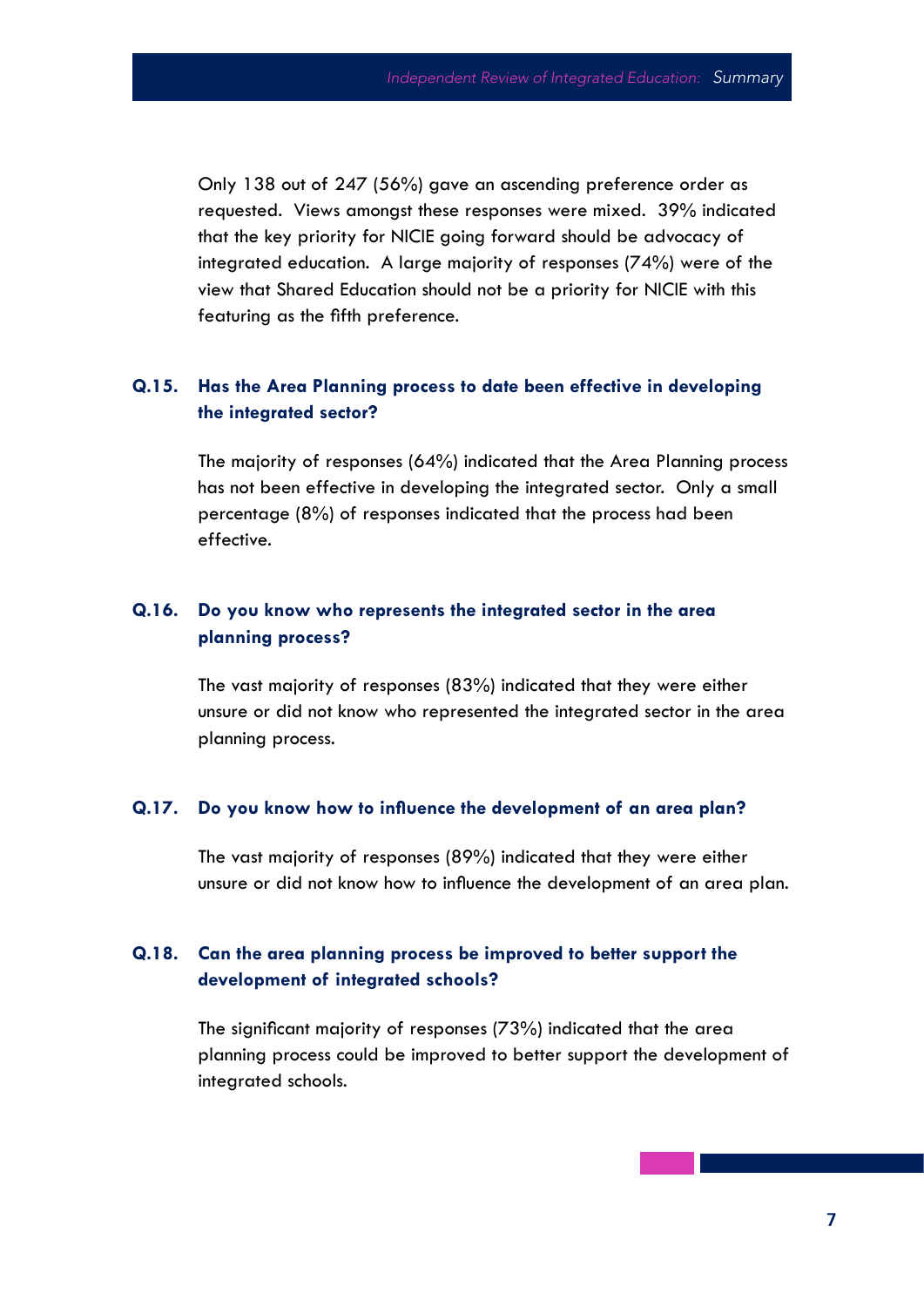**Q.19. Why do you think only a small number of schools have chosen to transform in the past decade?** *(Please indicate preference order 1-6)* **Lack of knowledge or awareness of process amongst Boards of Governors Lack of knowledge or awareness amongst parents Cumbersome process Insufficient financial incentives Opposition from other managing authorities or Boards of Governors Other**

> A significant number of responses (71, or 29% of all responses) gave a first preference to all of the five options specifically listed. The vast majority of these responses were from staff at integrated schools.

Only 136 out of 247 (55%) gave an ascending preference order as requested. The largest group amongst these responses (39%) indicated that the main reason for the small number of schools transforming in the last 10 years was opposition from other managing authorities or Boards of Governors, with 13% believing the most important reason was the cumbersome process and 10% there being insufficient financial incentives.

**Q.20. What should be the main method of future growth for the integrated sector?** *(Please indicate preference order 1-4)*

**Expansion/growth of current integrated schools Establishment of new integrated schools Transformation of existing schools Other**

A significant number of responses (75, or 30% of all responses) gave a first preference to all of the five options specifically listed. The vast majority of these responses were from staff at integrated schools.